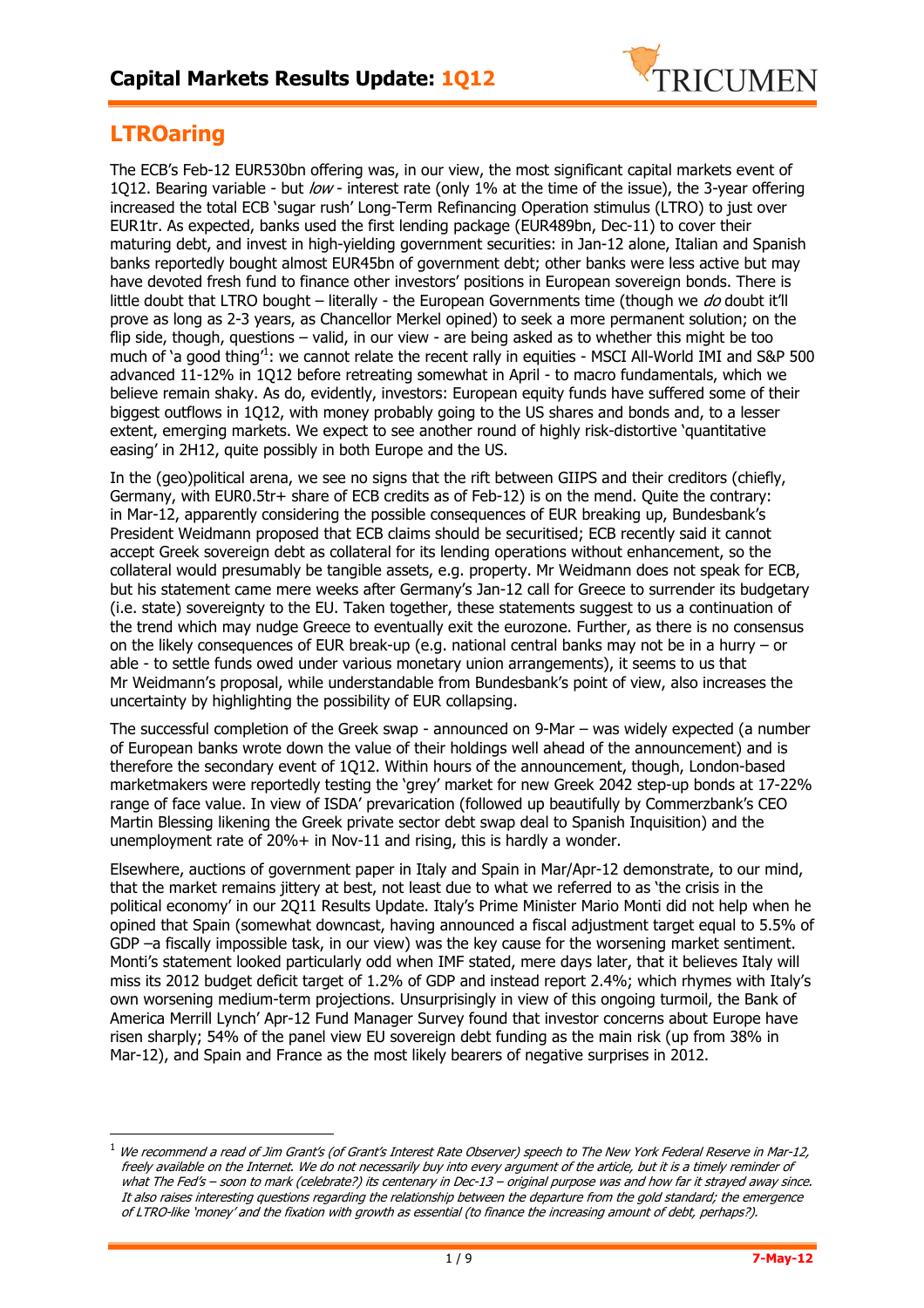

### **Results Overview**

 $\overline{a}$ 

At the global level, primary fees generally disappointed in 1Q12. M&A and ECM volumes and fees dropped sharply; DCM loan volumes also weakened  $-$  by as much as 25% for the global leaders, according to some sources – but we hear that fees declined by a comparably mild 10-15% in 1Q12/1Q11. Our sources generally DCM bonds put in a comparably strong performance: the 1Q12 volume was flat-ish versus 1Q11, but fee margins grew during the period. Highlights:

- M&A fees were below the consensus and our expectations. We estimate global deal volume for the Top 10 peers dropped by as much as 40% in 1Q12 vs 1Q11; in EMEA, fees were likely down by half during the same period, while APAC ex-Japan performed only slightly better. Americas was stronger overall, but with greater concentration of fees wallet going to the leaders. We continue to expect (see 4Q11 Results Update) a recovery in volumes in the US and the Far East, and corporates from both regions looking for European acquisitions; but likely not before Europe – which in our view remains the most important factor – notches at least one crisis-free quarters; and not before doubts about the US and APAC economic outlook subside.
- ECM was another area of weakness: we hear the Top 10 competitors saw their respective regional fee take drop by 25% in Americas and APAC fees; APAC may have had the slowest start for a decade. Europe held up a lot better (down about  $10\%$  y/y), but in terms of absolute volumes, the region remains far below either the US or APAC, and we do not foresee a near-term recovery in fee margins, either.
- Distressed and high yield loans in Europe remain depressed; 1Q12 volume was about 1/3 below 1Q11. There are signs that 2012 may prove to be a lively year in Europe; while LTRO may have given European banks some breathing room before they (re-)start their disposal of risky assets, market participants generally agree this is but a temporary respite. According to a recent study by Dealogic for Linklaters, \$550bn of European LBO (leveraged buyout loans) are due to mature during 2012-2016; of that, \$69bn is due in 2012, surging to \$140bn in each of 2014 and 2015. European banks, dealing with the sovereign crisis and pressed by the regulatory and/or capital requirements, will likely remain reticent, giving ground to large US banks. More interestingly, large US funds (Avenue, Apax, Blackstone, Warburg Pincus, Oaktree, to name but a few) are searching for distressed opportunities in Europe and seeking to raise fairly colossal sums; European funds (e.g. GLG, but also a score of relative newcomers) are also getting into the game. There have been false starts in this market in recent years, and renewed quantitative easing in Europe (not an unlikely prospect in 2012, in our view) may well yet again remove immediate investment opportunities; or, maybe this time, a flow of distressed deals will start.
- There is little doubt, however, that LTRO had a dramatic impact on investment grade bond issuance in Europe. In investors' mind, the ECB's intervention removed the immediate prospect of asset (fire)sales by European banks; spreads tightened in response, and issuance boomed as companies (a high proportion of which find loan financing increasingly scarce) rushed to capitalise on favourable interest rates and investors' demand. According to the FT, European non-financial companies issued \$55bn worth of high-grade bonds by mid-Mar-12, versus \$125bn in FY11. The outlook, of course, is largely dependent on macro and/or GIIPS developments in Europe.
- The outlook for Contingent Convertible (CoCo) issuance very much in question since June-11 Basel Committee on Banking Supervision ruling in June-11 (2Q11 Results Update) – may be improving; but issuers are struggling to define the target investor group. As part of our wider capital/Equity modelling of the capital markets universe, we first studied CoCos in 4Q10, when the Swiss financial regulators first voiced their intention to introduce 'Swiss finish' on the country's banks' capital requirements: core capital of 10% of risk-weighted assets (RWA; the equivalent Basel 3 requirement is 7%) and additional 9% of RWA in contingent convertible bonds (CoCos), through the combination of `high-trigger' (3%) and `low-trigger' (6%) securities<sup>2</sup>. The `hightrigger' paper automatically converts into equity if the Tier 1 ratio to risk-weighted assets (RWA) falls below 7%<sup>3</sup> (the Basel 3 requirement); the likelihood of 'low-trigger' being tripped is less

<sup>&</sup>lt;sup>2</sup> In Dec-11, European Banking Authority (EBA; a successor to CEBS) also recommended that Tier 1 capital may include 'Buffer Convertible Capital Securities' (BCCS).

 $^3$  A bank is also obliged to take strong measures if its Tier 1 falls below 10% of RWA. Finally, the trigger is also tripped if the Swiss regulator determines that the bank in question requires financial support to survive as a going concern; this applies to both high- and low-trigger CoCos.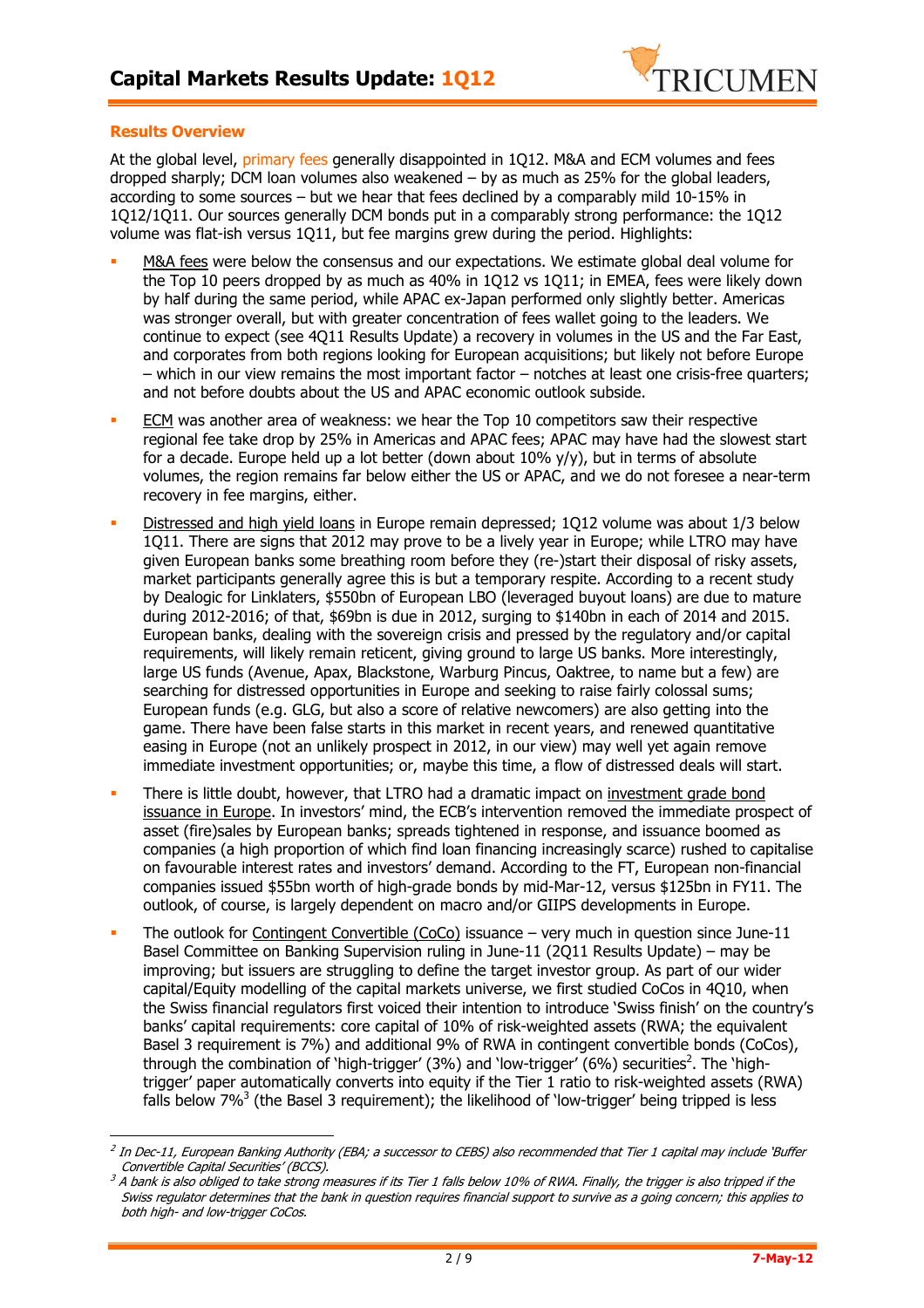

likely (e.g. Tier 1/RWA falls to 5%, as per UBS' Mar-12 issue - see below; the reported Tier 1 was 14.1% at end-2011), but there is no equity conversion and the writedown is permanent. The Swiss Government, seeking to help banks issue the required capital, in Dec-10 proposed to end the tax  $(!)$  on bond issuance, thus setting itself apart from the vast majority of EU Governments.

Among the banks in our core coverage, Credit Suisse (CS) proceeded with enthusiasm, fulfilling 70% of its regulatory CoCo high-trigger need by the end of Feb-11 via a swap with investors it knew well, and then a \$2bn public offering (rated BBB by Fitch). In Mar-12, CS placed another high-triger CoCo, this time CHF700m/\$760m (3x its stated minimum target) 10-year non-call five priced at 7.125%. UBS, by contrast, took a cautious view of CoCos, seeking instead to fulfil the 3% 'Swiss finish' requirement via common equity. In Feb-12, it issued \$2bn of low-trigger 10-year non-call five CoCo, priced at 7.25%. Some analysts said that 60% of the issue was taken up by private APAC banks. Both banks will need to issue more low-trigger CoCos to fulfil regulatory requirements: UBS said it plans to hold just under \$3bn of low-trigger CoCos by end-2012, with additional <\$2bn by end-2013; CS will likely make its own debut before end-2012.

There is a considerable disagreement between market observers as to what structure is more likely to acquire a permanent following. On one hand, low-trigger CoCos are more likely to catch on, because of their simpler structure; on the flip side, though, low-trigger CoCos only seem suitable for banks perceived as strongly capitalised, and there is currently shortage of such institutions in Europe. In the risk-averse environment, the latter consideration may well negate European Banking Authority's (EBA) Dec-11 recommendation that Tier 1 capital may include 'Buffer Convertible Capital Securities': we note that CS and UBS issues, despite their different structures, in late Mar-12 traded very close to each other, which to us suggests that the issuer's perceived strength matters rather more than the 2%-odd difference in the level of the trigger.

In **secondary markets**, the lack of volatility across all main asset classes was, to us, the defining feature of 1Q12. In equities, VIX, V2X, VHIS (the 'APAC VIX') all dropped from 40+ level at the beginning of Oct-11 to sub-20 at end-1Q12; there is no doubt LTRO and similar liquidity interventions contributed to the decline. In credit and rates markets, Merrill Lynch's benchmark volatility MOVE index declined from 116 on 1-Nov-11, to just 77 at the end of March-12 and the low of 63 at the end of April; the uncertain economic outlook means that interest rates are unlikely to rise and without signs of sustained recovery/stabilisation in Europe, we expect US Treasury paper will continue to be in demand. Commodities (see Fixed Income highlights, below) and currencies (importantly, including US\$-vs-EUR rate) also saw a sharp reduction in volatility. This calm may not last: several of our sources have opined that there is a rising demand from investors for hedges against increased volatility, especially in equities, and we note that the appetite for 'dual directional' structured notes– which pay out if the index stay within a predetermined up/down range - in the US surged in 1012.

Equity markets highlights:

- Cash equity volumes and revenue dropped in 1Q12 across all three main regions. There are variations – e.g. in the USA, investors are generally worried whether the 45-degree rally from 1Q12 is sustainable; Europe is comparably jittery; and APAC awaits macro developments from both – but broadly, we expect banks will continue shifting resources from cash equity and into flow derivatives, including Delta-1, throughout 2012 and possibly beyond (4Q11 Results Update).
- Following a muted 4Q11, retail structured products picked up slightly in 1Q12, though business was still below 1Q11. Our recent analysis of global trends in this market shows that Europe – which suffered a 25%+ fall in 4Q11/3Q11 volume on main exchanges – remains very sensitive to demand in Germany and, to lesser extent, Switzerland. In the UK, the main banks are arguably not overly enthusiastic about offering retail investment advice through their branch networks, which may have contributed to a 20% (in US\$ terms) fall in the sales volume in FY11/FY10. The 3<sup>rd</sup>-party distribution, however, grew by about 15%: we attribute this to investors' growing realisation that these products (the great majority of which remain FTSE 100-linked vanilla products) can offer diversification and targeted protection from volatile markets, inflation etc.

In APAC, the Hong Kong and Singapore regulators' 2009/10 clampdown on sales of structured products to retail investors have caused a shift in that market towards plain-vanilla instruments. While restrictive to investors seeking yield, these products are more attractive to the wider investor base and more stringent regulations are bringing the confidence back into the market that was all but closed in 2009. Professional investors, for their part, are enthusiastically returning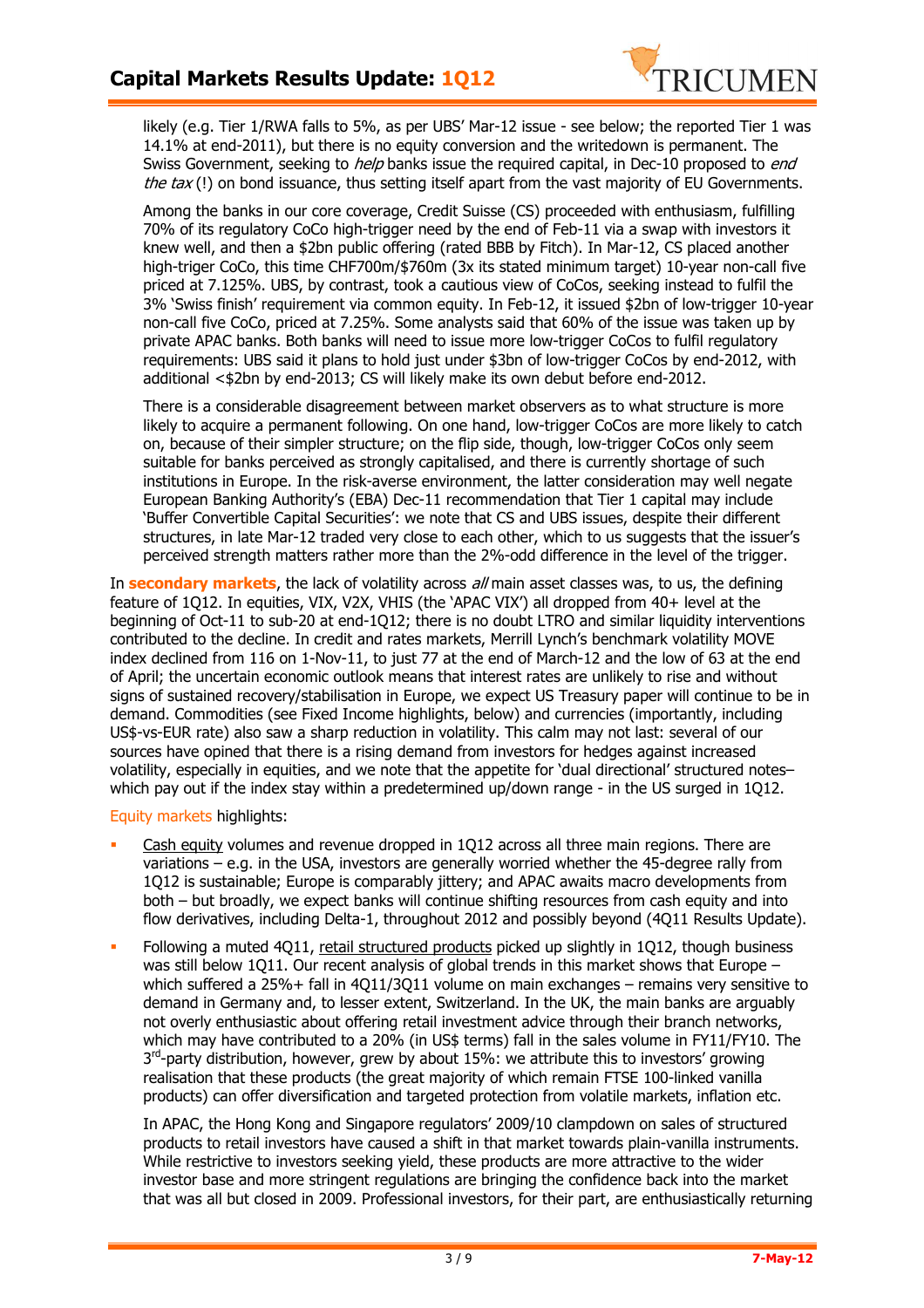

to the market and many of the banks we cover – including Credit Suisse, Royal Bank of Scotland, Societe Generale and UBS - are ramping up their regional capability<sup>4</sup>.

In contrast to European regulators, the US Financial Industry Regulatory Authority (FINRA) in Apr-12 ruled out intervention to ban retail structured products even if they seem too complex for the target market. Our sources generally agree that the outlook is broadly positive, despite some challenging areas. In our view, if there is a slowdown in the US, it will likely be due to retail and mass-affluent investors having concerns about ETFs, as highlighted by FINRA's May-12 \$9.1m fine handed out to Citi, Morgan Stanley, UBS and Wells Fargo for mis-selling leveraged and inverse ETFs.

- Equity derivatives market in APAC is maturing. In our 26-Apr note, which summarised the findings from our recent study, we identified 16 key client/product segments in the region (excluding Japan), and highlighted what we believe are two critical factors for success in this market: a balanced client mix emphasising local institutional investors (including hedge funds) and high-net worth individuals (HNWIs), both increasingly covered on regional basis; and automation of flow and customised structured product offering. As an aside, the regional centralisation of equity derivatives teams to Hong Kong continues, with several of 'our' banks relocating their Tokyobased traders to there in recent months.
- On a related note, in late Mar-12, BRICS Exchange Alliance, founded by the five leading emerging markets exchanges in Oct-11, started cross-listing equity derivative indices in a bid to attract interest from investors based in other emerging markets and dealing in their local currency. The first securities listed are futures of Brazil's IBOVESPA, Hong Kong Hang Seng, Russia's MICEX and South Africa's FTSE/JSE Top 40. The exchanges will focus on index and cash equity products before expanding into other asset classes; provided, of course, that there is sufficient liquidity, the lack of which has been the main impediment to the success of single-market tracking product in recent years.

#### Fixed income markets highlights:

֦

- FX trading 1Q12 revenues were moderately ahead of the prior year period. There is increasing evidence that smaller players are challenging the incumbents; our recent research suggests, however, that the breadth and depth of the leaders' offering will ensure their retaining their global market share in 2012/13. Firstly, we expect they will retain their lead in the fast-growing electronic trading. In its oft-quoted Apr-12 study, Greenwich Associates estimated that, by late 2011, electronic trading accounted for 60% of global FX volume; our research suggests this proportion is somewhat lower than that, mostly because APAC (presently) lags Europe and the USA in 'electronification', but there is little doubt of the overall growth trend. The advanced ecapability has, in short, become an entry-level requirement, and the incumbent leaders generally 'outinvest' the newcomers. Second, some of the leaders are boosting their local teams in Europe and APAC to supplement trading hubs, and providing targeted client-type coverage (for example, dedicated institutional and corporate teams). Structuring capability is the third differentiating factor, as the ongoing Europe/GIIPS crisis – and the attendant hedging against EUR collapse – continues to demonstrate.
- Following widespread weakness in 4Q11, credit trading revenue (excluding securitisation) recovered in 1Q12, even exceeding 1Q11 in flow revenue in some regions. Our 'market wallet' CF Index (3Q11 Results Update), which is ready well in advance of the banks' quarterly results, shows that, in the USA, the increase in traded volume was driven by both high yield bonds (1Q12 monthly average 57% above 4Q11) and high grade bonds (+40% vs 4Q11); further, the spread between corporate (HG and HY) and the US Government debt narrowed. In Europe, the LTRO 'sugar rush' eased (temporarily, we believe) worries about the macro outlook, leading to stronger performance; assuming a continued recovery in the USA and barring a sudden downturn in European outlook, we expect solid 2Q12 and 3Q12.

 $4$  By contrast, in Apr-12, RBS announced it agreed the sale of its APAC (including Australia) cash equity and associated investment banking business to Malaysia's CIMB Group, for a cash consideration, based on net asset value, for £75m/\$120m. RBS expects the deal will be completed in all jurisdictions by 4Q12.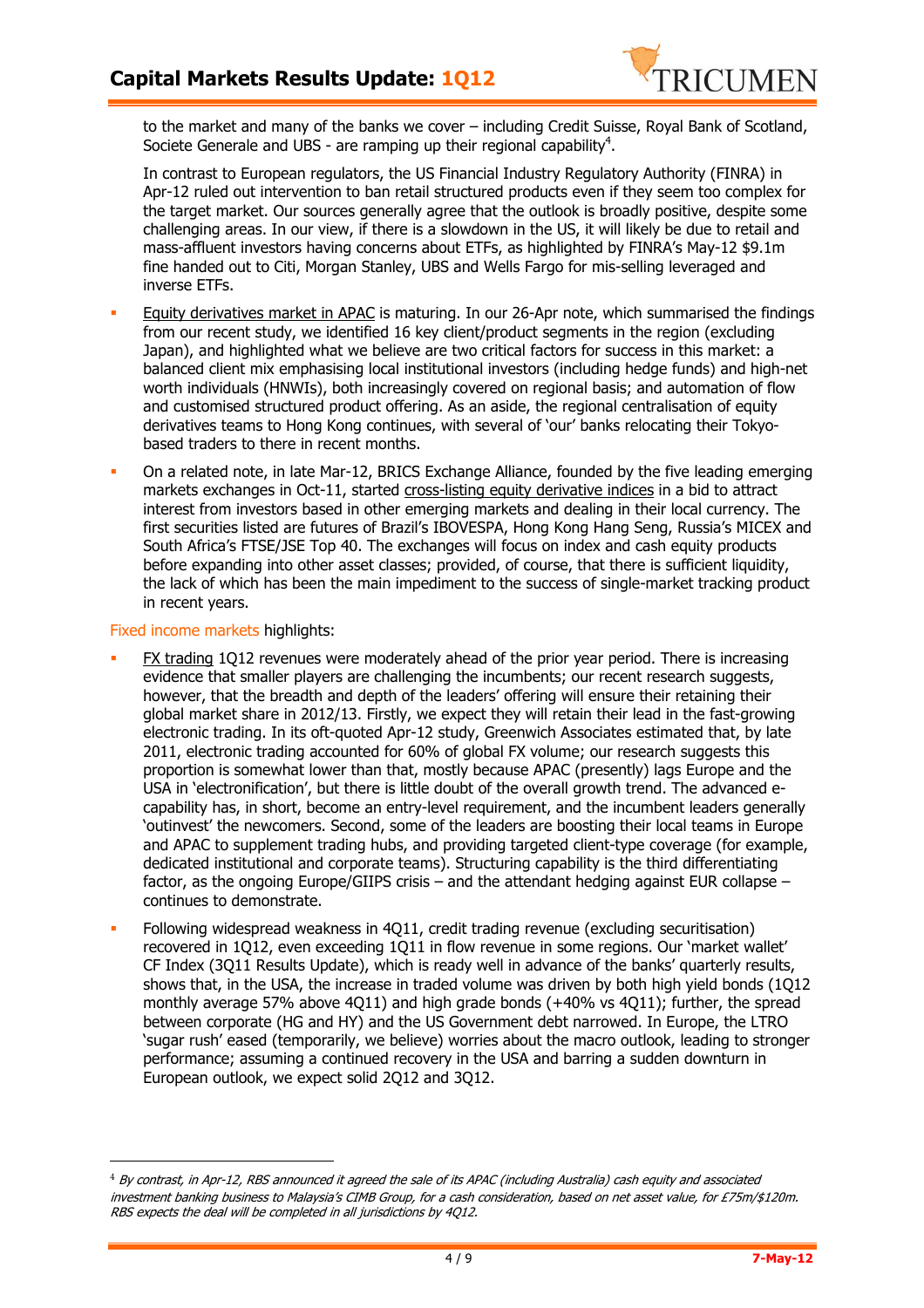

Credit Default Swaps (CDS) update:

 $\overline{a}$ 

- - In the immediate aftermath of Greek debt restructuring deal, International Swaps & Derivatives Association (ISDA) ruled that Greece's use of collective action clauses (CAC) to force private bondholders to take a loss on their holdings of Greek sovereign debt constitutes 'credit event', which triggered c.US\$3bn payout to holders of CDS $^5$ . The relatively small size of the total payout belies the importance of the ruling: market participants were relieved that CDS proved a valid instrument of insurance, though we expect doubts will remain: ISDA did, after all, took its time to arrive at this – to many obvious - conclusion.
- $\Box$  In late Feb-12, the Council of the European Union adopted a regulation on CDS and shortselling. Our understanding is that, while there is an agreement on broad ('Level 1') rules, regulators and market participants continue to disagree over the exact definition of uncovered/'naked' CDS which are - not unreasonably, in our view (3Q11 Results Update) seen as an abusive instrument. The debate about 'Level 2' detail (currently being drafted by European Securities & Markets Authority - ESMA) is likely to go on for a while; for the moment, the crunch points seem to be whether cross-border hedging should be allowed (we think it should, in most instances), whether the focus should be on detail or the wholeportfolio (we would emphasise the latter, in the context of stated investment objective/ strategies), and involuntary CDS positions. We expect ESMA will seek to define principles, rather than prepare an overly-precise rulebook.
- In CMBS, Uni-Invest/Opera Finance NV which missed the repayment of EUR600m/\$790m commercial real estate loan in Feb-12 – in Apr-12 put to vote a proposal to its bondholders to either restructure the bonds by extending them to 2016 and appoint a seller for its real estate backing the CMBS (in this case, Blackstone's affiliate); or sell their notes to bidders (here, Patron Capital Partners and the rapidly-expanding TPG Capital are bidding for the Class A notes, which Fitch Ratings downgraded to distressed/CCCsf in June-11 and then to Csf in Dec-11). The key investors rejected the restructuring option, which would have seen senior holders receive no immediate payout but instead be repaid from the sale of securitised assets over 4 years. Instead, they opted for the TPG/Patron proposal which gives Class A holders 40% of \$480m they are owed, and rolls the balance into new notes; the subordinate Class B/C/D holders will likely not receive any of \$320m they are owed.

This event could set an interesting precedent, by demonstrating European investors' appetite for disposals (firesale?) of real estate assets or, failing that, the securities. That appetite, however, may need to be considerable. In Apr-12, Bloomberg quoted Morgan Stanley estimate that \$60bn+ of CMBS loans may mature within three years; while Fitch, in Feb-11, reported that the proportion of fully-performing CMBS loans fell below 63% in 4Q11, down 3% from 3Q11; and loans in default (even taking into account restructurings, extensions etc) rose from 16% in 3Q11 to 20% in 4Q11. In its Nov-11 study, S&P went even further, estimating that as much as 60% of European CMBS could fail to repay by end-2012. (For comparison, in its Apr-12 study, Fitch estimated the default rate of new US CMBS notes will reach 14.5% by end-2012, down from end-2011, figure of 15% including modified loans).

 We maintain positive view of the 2012 outlook for muni-related earnings of the investment banks under our coverage; but also acknowledge the increasingly lively discussion in the wider market. In recent months, some commentators have pointed out that US local governments' finances may eventually be overwhelmed by the pension liabilities; others stressed there are vast differences between individual states (e.g. according to NASRA, California and Alaska allocated 6-6.5% of their total 2009 spend to pensions, versus 3% at the US level) and that, anyway, some of those liabilities may be 'renegotiated' if states cannot pay, due for example to budget cuts: indeed, public workers in 43 USA states saw their pension benefits sharply decline since 2009, according to National Conference of State Legislatures. (As an aside, following a demise of several AAArated insurers, this discussion logically leads into whether munis are actually a rates product – driven by interest rates – or a credit product, subject to the perception of the issuer's credit quality.) The regulatory clouds have been gathering since 2010, when SEC - which regulates brokers, advisers and other financial participants in the muni market – established a dedicated

<sup>&</sup>lt;sup>5</sup> According to FT and WSJ, which quoted EBA data as of Sept-11, banks facing losses include UniCredit (c.EUR240m/\$315m), Deutsche Bank (\$130m), and BNP Paribas (c.\$100m); HSBC and RBS may gain \$232-254m.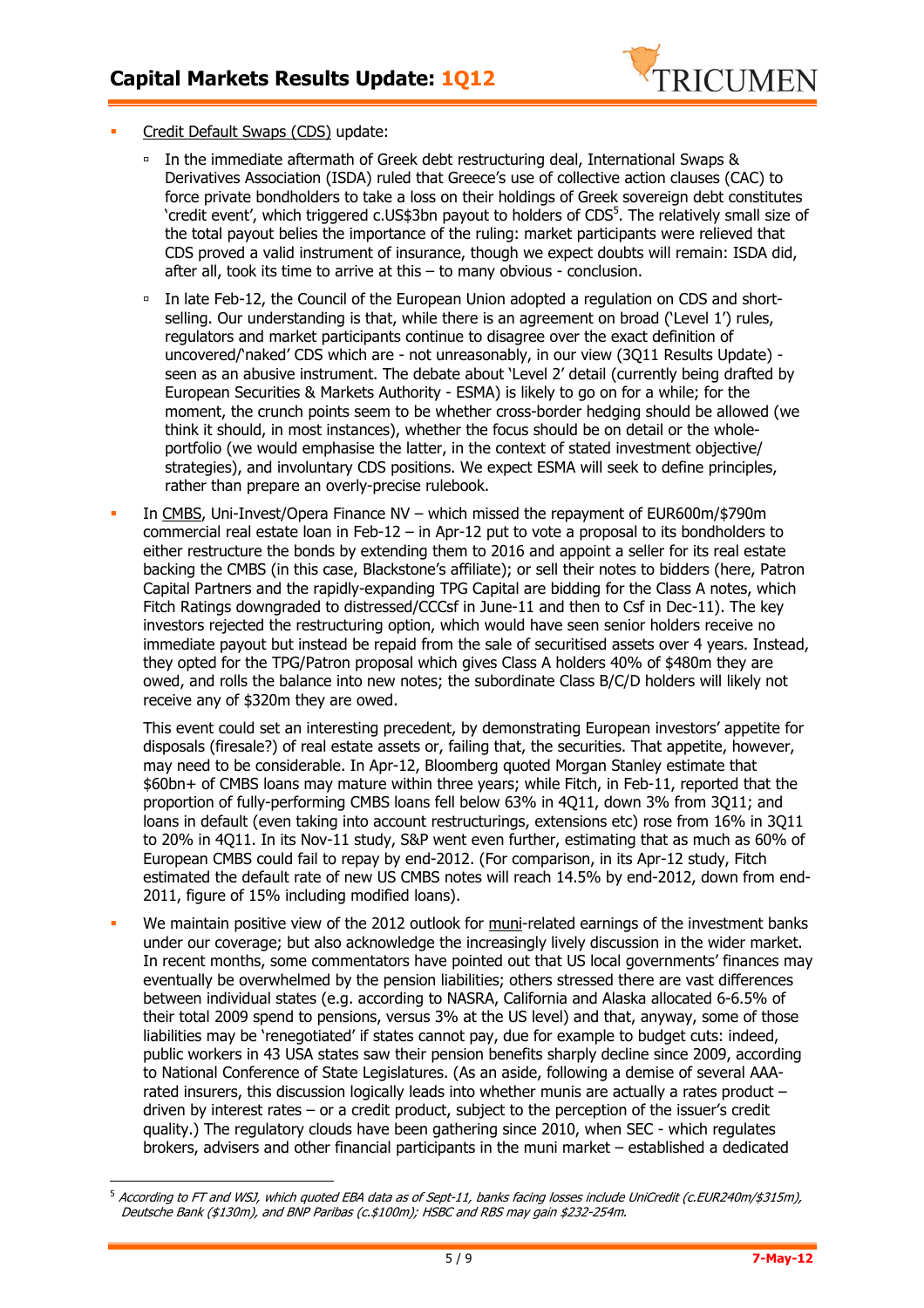

muni unit, which wasted no time in bringing fraud charges against several high-profile market participants (including San Diego officials, New Jersey, Wachovia). SEC's initiative will likely continue apace, but we do not expect fundamental changes to disclosure rules in the election year. Similarly, in Feb-12, Obama administration proposed, in its fiscal 2013 budget, a reduction in tax breaks to families with annual income exceeding \$250k+. Considering the importance of such retail investors in the muni market, this could have visible impact; and yet, the market shrugged off the move, assuming that the proposal will not make it through the fractured Congress anytime soon. Finally, there is an omnipresent Volcker rule, the strict interpretation of which could adversely impact issues by non-state public agencies (housing agencies, hospitals etc.), which some sources put at 40% of the market.

Notwithstanding these significant factors, we do not expect a slowdown in the market in 2012. To the contrary, we note that some of the main market participants (including the banks our core coverage) have been hiring across the board in recent times (see our Jan-12 'Muni Market Resilience: why the sell-side headcount matters'); JPM laid off some staff in Mar-12 from its Public Finance Group, but this amounted to <5% of the total team. We also expect that exceptionally strong inflows into muni funds in 1Q12 (spurred on by 10%+ returns in 2011) will translate into higher demand for fresh issues – and therefore stronger revenue for 'our' banks.

- In Commodities, we hear the persistent strength of oil price was generally anticipated; we cannot see which macroeconomic *fundamentals* could be underpinning the oil price strength, and so attribute this, to a degree, to governments' fiscal interventions (LTRO and equivalents). At approximately \$125/bbl at end-1012, Brent Crude Oil is far below the July-08 high of \$147; but it has traded well above \$100/bbl since mid-2011, firmly establishing the three-digit price as 'normal'. Our specialist sources disagree regarding the crude price outlook, although only by a small margin. Some say that price will weaken  $15\%$ + in the coming months, driven down by normalisation on the geopolitical scene (principally Iran), deceleration in China's economic growth, increase in the US shale production, and bulls unwinding their positions; others, however, see no lasting downward pressure on price and expect any weakness to be both smaller and very temporary. We expect the lack of volatility (the OVX ['Oil VIX'] index has been trending down from Oct-11 59 level to end 1Q12 at 29 and down to 25 at end-April, levels seldom seen in the past 2 years) and range-bound pricing to contribute to a slowdown in oil trading revenues among banks we follow.
- On a related note, copper futures have been oscillating in a narrow range throughout 1Q12 until early Apr-12, when the price dipped before recovering. Banks frequently make sizeable directional bets in metals trading; 2011 featured Credit Suisse, Barclays Capital, JP Morgan, among others. If the copper price breaks through the 4-month support level, it could have a meaningful positive or negative impact on banks' 2Q12 metals trading revenue.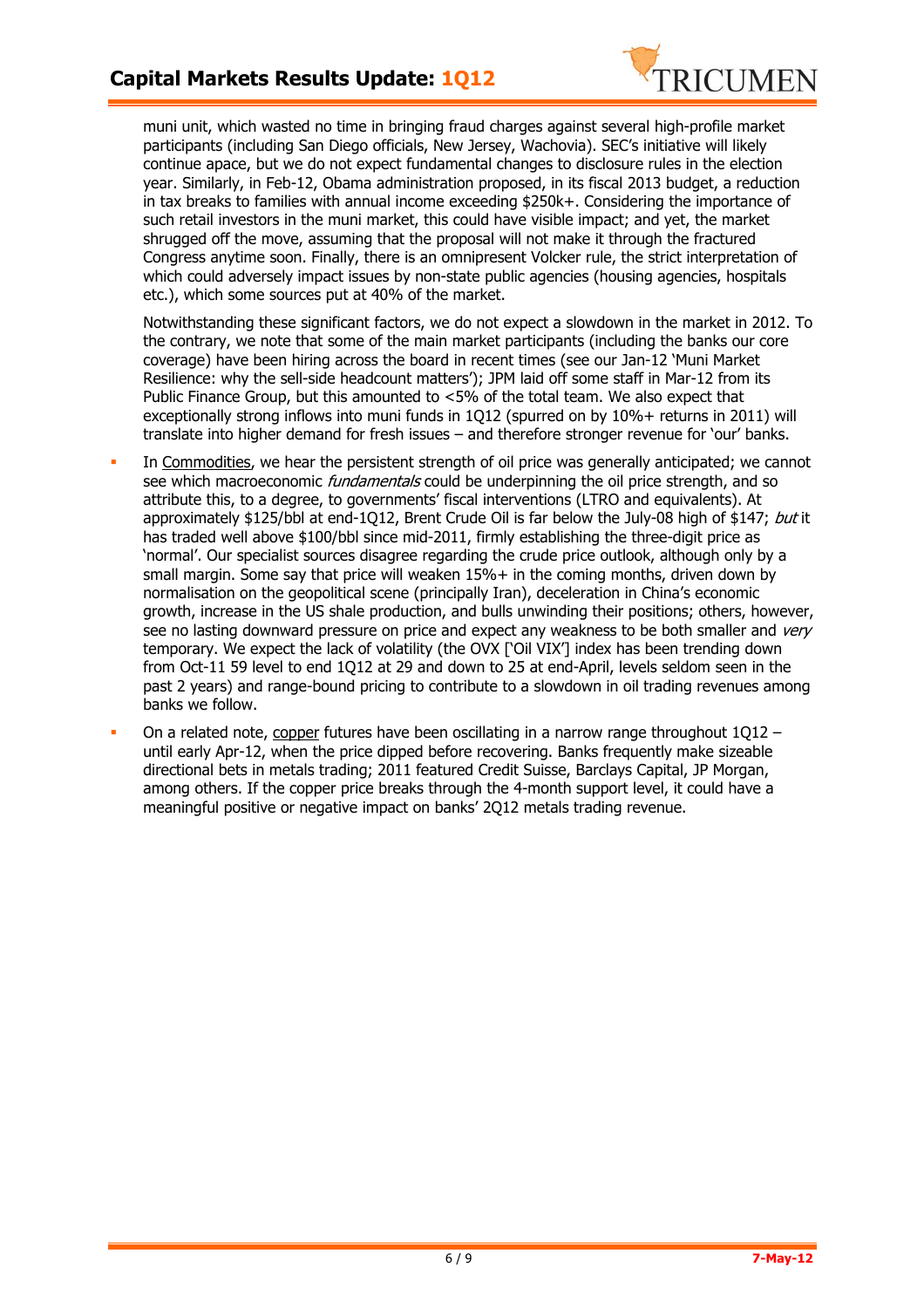

### **Themes**

֦

On the salary/bonuses front, the latest rumour is that EU lawmakers – reportedly responding to EBA's recent study - are seeking to enforce a cap on bonuses. In late Mar-12, Reuters quoted Othmar Karas, the Austrian centre-right lawmaker and the EU Parliament's chief negotiator, as saying that '…variable pay should be no more than double the fixed.'; in mid-Apr-12, the FT reported that Mr Karas as signalling the bonus may be capped at the level equal to the salary. Other, even more exotic, suggestions reportedly include limiting the top pay of bankers to 4x that of the nation's chief watchdog, 3x the salary of the nation's head of government, etc. Whatever variable/fixed ratio may finally be imposed it will reduce banks' cost flexibility, already eroded in the wake of the EU's 2010 curbing the size of the cash portion of an overall pay package. At the time, banks surged fixed salaries to compensate their key employees caught by the scheme for the loss and/or deferral of the bonus; in their responding to this latest move from the EU lawmakers, we expect they would do so again.

Imposing a fixed ratio – as opposed to achievement of dynamic financial targets - especially in the industry as cyclical as capital markets is, put mildly, unwise. In fact, we would not be surprised to see banks taking legal action to define the extent and the depth to which governments should be able to impose pay practices at privately-owned firms; or  $-$  as we believe  $-$  this is the matter for Board of Directors/equivalent and increasingly assertive shareholders e.g. Citi's and Barclays' shareholders revolt over executive pay in Apr-12 $^6$  (the Company Section, below). We understand these votes are not legally binding, and banks' Boards do not have to follow them; but then, shareholders do not have to hold on to their shares either (except, perhaps, the typically docile tracker funds), so there is a nice balance. We are also curious to hear about regional detail: unless the US and APAC legislate similar limits (which seems doubtful, even with the US in the election year), Europe - and London in particular - could be disadvantaged indeed. The European Parliament is set to vote on this issue on 8-May-12.

In Feb-12, the UK's Financial Services Authority (FSA) approved, in principle, 'liquidity swaps' for UK banks. Under this arrangement – which was under formal review since July-11 - banks would swap their portfolios of less liquid assets (e.g. mortgages, corporate loans, other) for UK Government paper and/or other highly liquid bonds held by pension funds, insurers, asset managers, investment banks, and similar. In theory, both sides benefit. Banks may use their new 'liquidised' portfolios as collateral for cheap loans from Bank of England (BoE) and the ECB. The lenders of liquid paper – some of which operate under capital rules significantly different from those governing corporate banks – will benefit from higher interest rates typically generated by less liquid assets; they will also charge a fee for the swap, and apply a discount to the illiquid assets they received. Clearly, the swaps are far from riskfree –a point emphasised by the BoE's Deputy Governor Paul Tucker in his Mar-12 speech to the Association of British Insurers (ABI) - but the benefits could also be considerable. On balance, we would not be surprised to see such liquidity swaps becoming popular across Europe and possibly beyond.

The latest gem from the US financial regulators, led by The Fed, concerns the 'Volcker Rule', which seeks to ban standalone proprietary trading in certain products, and hedge and private equity fund activities. In Apr-12, the Fed Board advised banks they will not have to be fully compliant with the Rule until late July-14; the 2-year deadline for full implementation is longer than many (including us) anticipated, and The Fed left open the possibility of this deadline being extended beyond July-14. To us, this suggests the final version will be less stringent than originally intended. More importantly, though, The Fed's announcement extends the central theme of the implementation of the Rule: utter confusion. In its Statement of Policy, The Fed wrote that '…banking entities should engage in goodfaith planning effort...', which '...may include complying with reporting or recordkeeping requirements if such elements are included in the final rules…': with the Rule yet to be finalised, it is not clear at all what steps banks were supposed to take.

<sup>6</sup> Barely a week after Barclays' shareholder vote, it was Aviva's turn: the insurer announced its CEO will not receive a salary rise, and that the firm will undertake a wide review of whether executive remuneration is justified by shareholders returns. Needless to say, the announcement received widespread media attention, from which we single out the truly outstanding 'The New Puritanism' article published by Jonathan Guthrie in 30-Apr-12 FT Lombard section.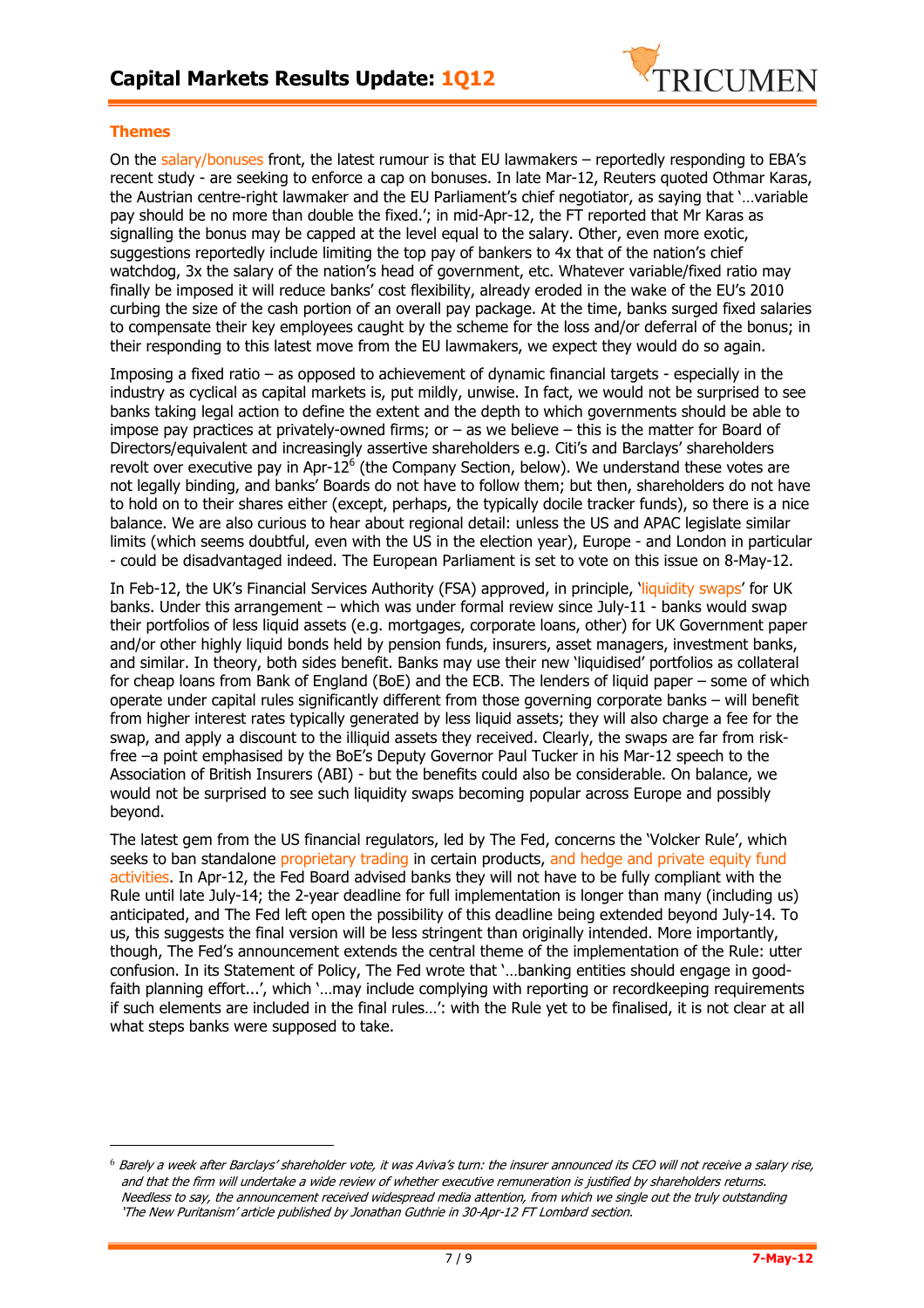

### Results Summary

### **Product Revenue: Summary**

(Peer Group Average\*, TRIC product definitions, post-writedowns, US\$m, Level 1 estimate)

|                               | <b>FY09</b> | <b>FY10</b> | 1Q11  | <b>2Q11</b> | 3Q11   | 4Q11  | <b>FY11</b> | 1Q12  | 1Q12/1Q11: Top 3 growth |
|-------------------------------|-------------|-------------|-------|-------------|--------|-------|-------------|-------|-------------------------|
| <b>Total: TRIC definition</b> | 20,206      | 18,409      | 5,665 | 4,461       | 2.691  | 2,651 | 15,467      | 5,256 | Citi / BARC / MS        |
| Primary                       | 3,142       | 4,360       | 1,210 | 1,222       | 784    | 737   | 3,952       | 933   | Citi / DBK / BARC       |
| <b>DCM</b>                    | 1,083       | 1,024       | 268   | 212         | 94     | 197   | 770         | 299   | UBS / DBK / Citi        |
| Loan Orig & Synd              | 597         | 1,012       | 284   | 338         | 244    | 207   | 1,073       | 184   | Citi / DBK / JPM        |
| Securitisation                | $-670$      | 423         | 178   | 82          | 81     | $-28$ | 313         | 98    | MS / BARC / JPM         |
| <b>ECM</b>                    | 1,171       | 912         | 224   | 262         | 116    | 116   | 717         | 155   | BNPP / UBS / Citi       |
| M&A                           | 961         | 988         | 256   | 328         | 249    | 245   | 1,078       | 197   | GS / CS / MS            |
| Secondary                     | 17,175      | 13,777      | 4,404 | 3,199       | 1,952  | 1,858 | 11,412      | 4,269 | MS / Citi / BARC        |
| <b>FX</b>                     | 1,771       | 1,786       | 460   | 420         | 425    | 392   | 1,698       | 493   | CS / BNPP / BARC        |
| Rates                         | 5,108       | 3,360       | 995   | 770         | 609    | 547   | 2,919       | 1,239 | BARC / SG / Citi        |
| Credit                        | 3,060       | 2,983       | 1,163 | 676         | 36     | 32    | 1,906       | 1,051 | BNPP / MS / BAC/MER     |
| Commodities                   | 1,130       | 766         | 267   | 142         | 200    | 136   | 745         | 261   | SG / UBS / MS           |
| EQ Cash                       | 1,643       | 1,374       | 426   | 323         | 308    | 268   | 1,325       | 344   | CS / GS / MS            |
| EQ Derv&Conv't                | 2.047       | 1,883       | 611   | 508         | 322    | 261   | 1,701       | 576   | GS / Citi / BARC        |
| Prime services                | 870         | 786         | 207   | 212         | 199    | 191   | 809         | 218   | UBS / GS / MS           |
| Prop Trading                  | 1,545       | 839         | 274   | 147         | $-146$ | 32    | 308         | 86    | SG / MS / JPM           |
| <b>Principal Inv</b>          | $-111$      | 272         | 51    | 40          | $-45$  | 56    | 103         | 55    | DBK / GS / Citi         |

\* (1) Peer Group: BAC/MER, BARC, Citi, CS, DBK, GS, JPM, MS, UBS. (2) 'Averages are calculated on a line-by-line basis.

### **Product Revenue: Momentum\***

**1Q12/1Q11** (TRIC product definitions, post-writedowns, % change, Global Level 1 estimate)



Source: Tricumen analysis. \* The up/down angle of arrows represent growth/decline in revenues, in US\$.